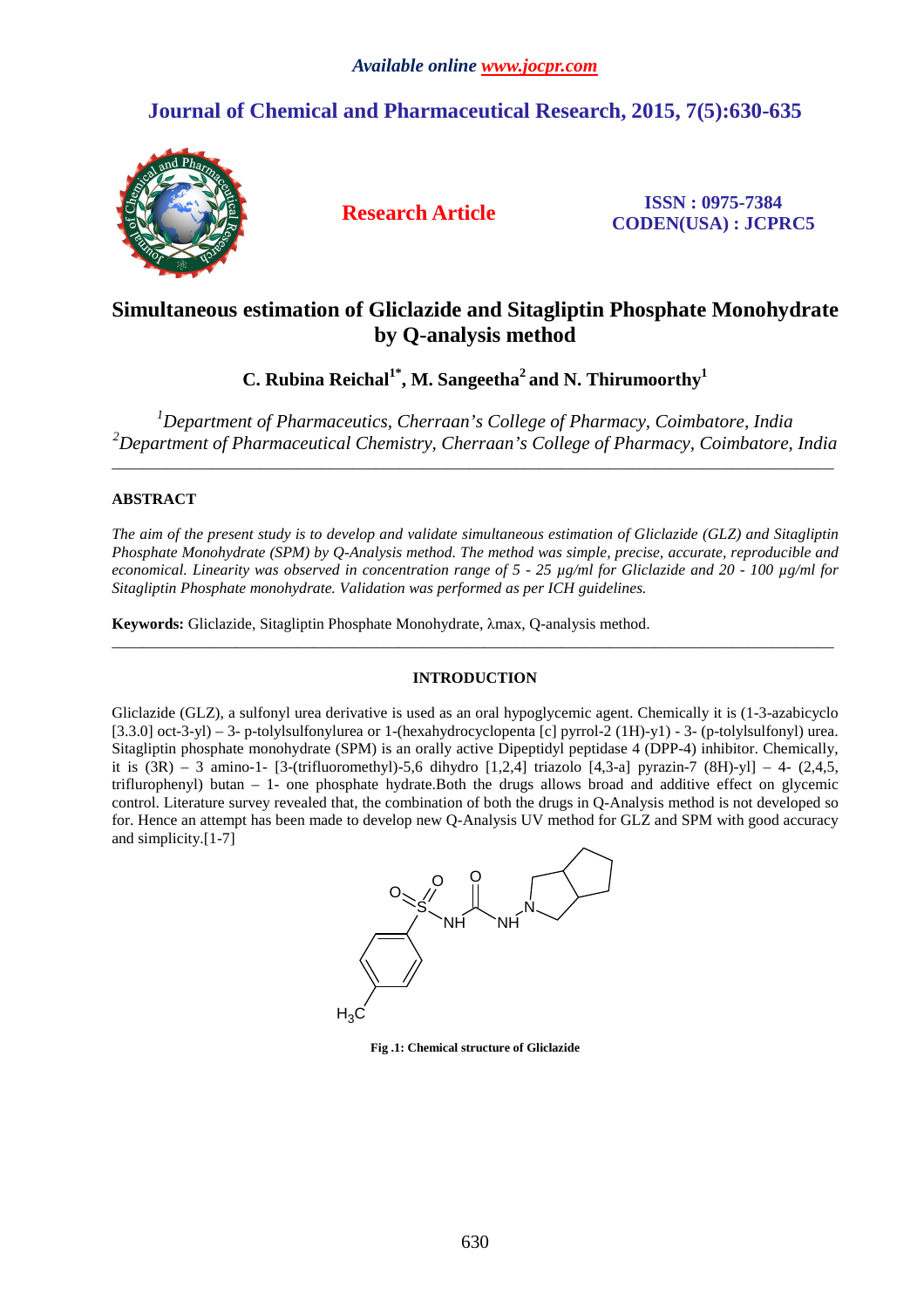

*\_\_\_\_\_\_\_\_\_\_\_\_\_\_\_\_\_\_\_\_\_\_\_\_\_\_\_\_\_\_\_\_\_\_\_\_\_\_\_\_\_\_\_\_\_\_\_\_\_\_\_\_\_\_\_\_\_\_\_\_\_\_\_\_\_\_\_\_\_\_\_\_\_\_\_\_\_\_*

**Fig .2: Chemical Structure of Sitagliptin Phosphate**

# **EXPERIMENTAL SECTION**

#### **Materials**

All the reagent and chemicals used were analytical grade.

Absorbance ratio (Q-Analysis) UV spectrophotometric method.

#### **Apparatus**

A shimadzu UV – 1700 UV/VIS spectrophotometer was used with 1cm matches quarts cell.

#### **Selection of Solvent**

Sitagliptin phosphate monohydrate is dissolved in water. Gliclazide is dissolved in methanol. So water and methanol were used as the solvent.

#### **Preparation of standard solution**

10mg of Gliclazide (GLZ) and 10mg of Sitagliptin phosphate monohydrate (SPM) were accurately weighed in 100ml volumetric flask, dissolved in few drops of methanol and make up 100ml with water. Standard solution was prepared by further diluting 1ml stock solution with 10ml water to obtain appropriate concentration of Gliclazide (GLZ) and Sitagliptin phosphate monohydrate (SPM).

#### **Determination of λ max**

Both the standard solutions were scanned separately between 200 to 400 nm. The overlay spectrum of both drugs was reordered. It showed that, both the drugs are observed at 226nm (λmax of Gliclazide) and 267nm (λ max of Sitagliptin phosphate monohydrate) and were selected as the wavelength for the estimation of drugs in absorbance ratio method. Isobestic point for the combination was found to be 248nm.



**Fig. 3: Overlay spectrum of GLZ and SPM**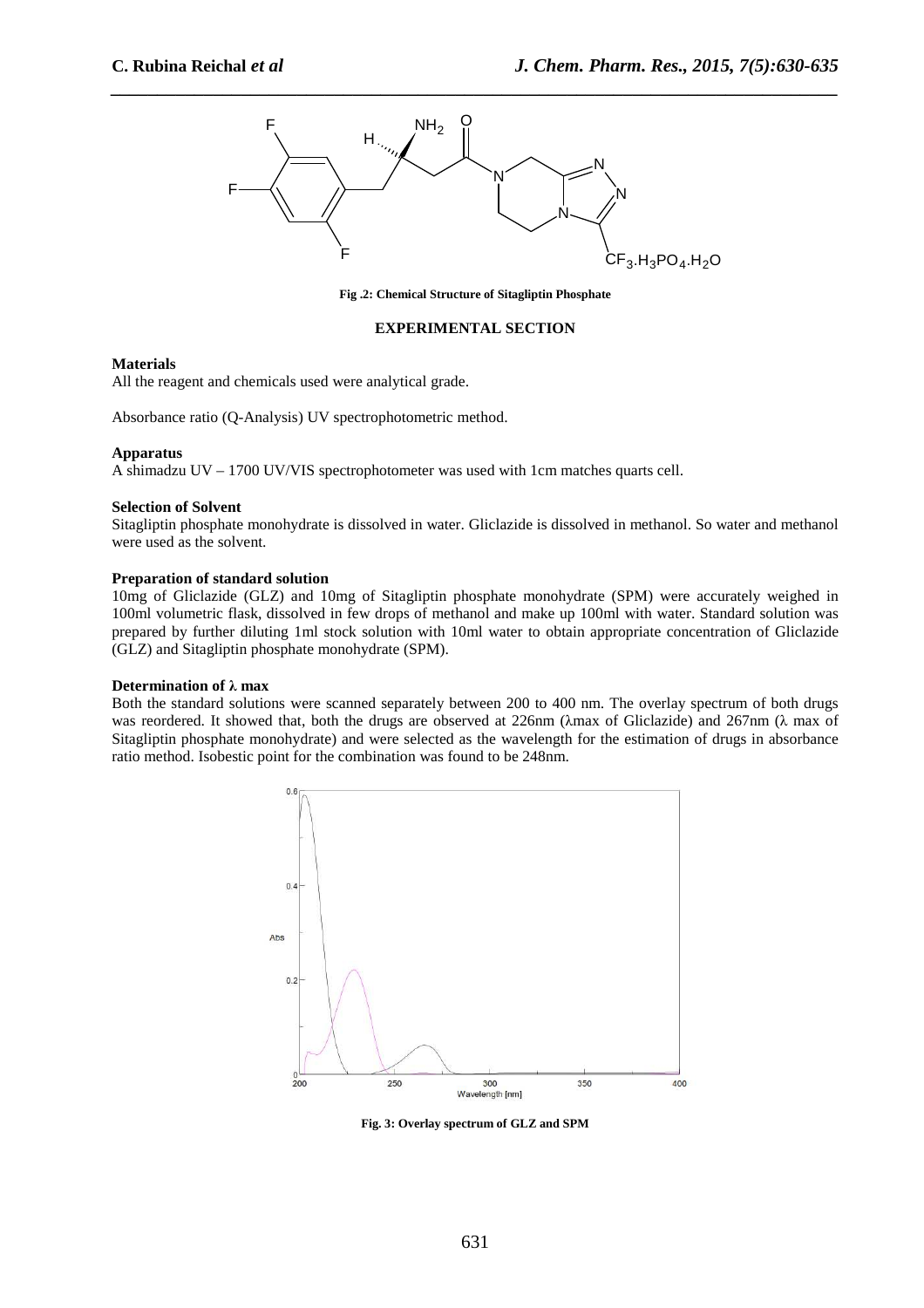# **Study of Bee Lambert's Law**

Aliquots of standard stock solution of Gliclazide (GLZ) and the Sitagliptin phosphate monohydrate (SPM) were diluted in a series of 100ml flask with water to get concentration in range of 5-25 µg/ml for Gliclazide (GLZ) and 20-100µg/ml for Sitagliptin phosphate monohydrate (SPM). Similarly aliquots of mixed standard stock solution were diluted in a sereis of 100ml flasks with water to get appropriate concentration range. Absorbances of each of the resulting solutions were measured at 226nm and 267nm in 1cm cell using solvent blank.

*\_\_\_\_\_\_\_\_\_\_\_\_\_\_\_\_\_\_\_\_\_\_\_\_\_\_\_\_\_\_\_\_\_\_\_\_\_\_\_\_\_\_\_\_\_\_\_\_\_\_\_\_\_\_\_\_\_\_\_\_\_\_\_\_\_\_\_\_\_\_\_\_\_\_\_\_\_\_*

## **Determination of Absorptivity value at selected wavelength:**

## For Gliclazide

An accurately weighed quantity of Gliclazide (GLZ) (6mg) was transferred in 100ml volumetric flask, dissolved in methanol, then dilute to the required volume with water. The above stock solution is further diluted with water to form final standard solutions.

#### For Sitagliptin Phosphate Monohydrate

An accurately weighed quantity of Sitagliptin Phosphate Monohydrate (SPM) (10mg) was transferred in 100ml volumetirc flask, dissolved in water, and then dilutes up to the mark with water. The above stock solution is further diluted with water to form final standard solutions. The absorbance of each of the above solutions was measure in triplicate against blank at 226nm, 267nm.

#### **Application of proposed method for estimation in standard laboratory Mixture**

An accurately weighed quantity of Gliclazide (10mg) and Sitagliptin Phosphate monohydrate (10 mg) were transferred to a 100ml volumetric flask. Few drops of methanol were added and make up the required volume with water to obtain the standard stock solution. After further adequate dilution, the absorbance was measured at 226nm and 267nm with blank. The contents were calculated by using the following formula. [8-10]

For estimation of GLZ For estimation of Sitagliptin Phosphate Monohydrate

$$
Cx = \frac{Qm - Qy}{Qx - Qy} \times \frac{A}{ax}
$$
  

$$
Cy = \frac{Qm - Qx}{Qy - Qx} \times \frac{A}{ay}
$$

Where  $Cx =$  Concentration of Gliclazide in  $gm/100ml$ 

Cy = Concentration of Sitagliptin Phosphate Monohydrate in gm/100ml

Qm = Ratio of absorbance of Laboratory mixture at 248nm and 267nm

Qx = Ratio of absorptivity of Sitagliptin phosphate monohydrate at 248nm and 267nm

ax = Absorptivity of Gliclazide

ay = Absorptivity of Sitagliptin Phosphate Monohydrate

 $A = Absorbane$  of mixture at Isoabsorpive point

Amount of drug estimated  $= C x D x V$ 

Where

 $C = Cx$  or  $Cy =$  Concentration of Gliclazide or Sitagliptin phosphate Monohydrate (mg/ml)  $D =$  Dilution factor  $=10$ 

 $V =$  Volume of stock solution = 100ml.

From the amount estimated by above method percentage estimation was calculated by

% Estimation = Amount of drug estimated / weight of drug estimated  $X$  100

The laboratory mixture study was shown in Table 1.

#### **Accuracy study**

The most widely used recovery study is performed by spiking analyte in blank matrices. spiked samples are prepared in triplicate at three levels over a range of 80%,100% and 120% of the target concentration.% Recovery was determined using the formula.

Percentage recovery  $=$   $\frac{\text{Amount found}}{\text{Actual amount added}} \times 100$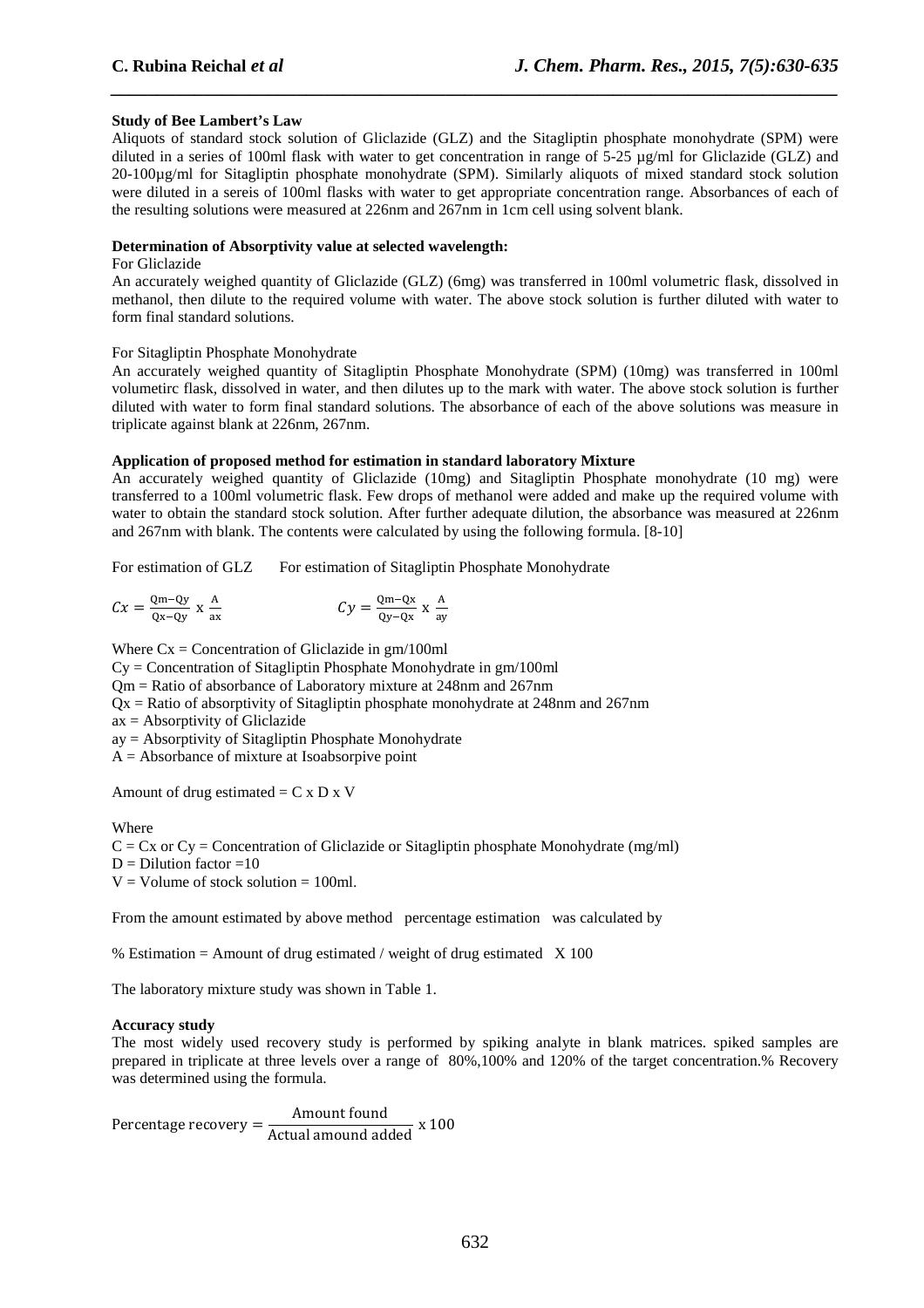Actual amount added (mg) = 
$$
\frac{\text{Amount added x Potency}}{100}
$$

Results are shown in Table 2.

# **Method validation [11]**

# **Accuracy**

Accuracy of the proposed method was ascertained on the basis of recovery studies. Results are shown in Table 2.

*\_\_\_\_\_\_\_\_\_\_\_\_\_\_\_\_\_\_\_\_\_\_\_\_\_\_\_\_\_\_\_\_\_\_\_\_\_\_\_\_\_\_\_\_\_\_\_\_\_\_\_\_\_\_\_\_\_\_\_\_\_\_\_\_\_\_\_\_\_\_\_\_\_\_\_\_\_\_*

## **Precision**

Precision of any analytical method is expressed as SD and RSD of series of measurements. Precision of the method was studied as intra-day and inter-day variations. A sample powder containing equivalent to 60mg of Gliclazide and 100mg of Sitagliptin phosphate monohydrate was transferred to 100ml volumetric flask, sufficient quantity of methanol was added, and sonicated for 15 minutes and diluted upto mark with water. Filter, 2ml of filtrate was further diluted to 100ml with water to get final concentration of about 6ug/ml of Gliclazide and 10ug/ml of Sitagliptin phosphate monohydrate .The absorbance of the final solution was measured after 0hr, 3hr and 6hr at 248nm and 267nm.Similarly the absorbance of the same solution was measured on day 1<sup>st</sup>, 3<sup>rd</sup> and 5<sup>th</sup> and the present assay was calculated.

The results are shown in Table 3.

| Analysis of Standard Laboratory Mixture |                  |                         |                     |                            |
|-----------------------------------------|------------------|-------------------------|---------------------|----------------------------|
| Sl.No                                   | GLZ<br>Estimated | <b>SPM</b><br>Estimated | % Estimation<br>GLZ | % Estimation<br><b>SPM</b> |
| 1                                       | 10.04            | 10.03                   | 100.4               | 100.3                      |
| 2                                       | 10.16            | 10.15                   | 101.6               | 101.5                      |
| 3                                       | 10.05            | 10.08                   | 100.5               | 100.8                      |
| 4                                       | 9.96             | 10.14                   | 99.6                | 101.4                      |
| 5                                       | 10.07            | 10.16                   | 100.7               | 101.6                      |
|                                         | Mean±            | SD                      | 100.56±             | $101.12 \pm$               |
|                                         | %RSD             |                         | 0.16455             | 0.10081                    |

**Table 1: Analysis of GLZ and SPM in standard laboratory mixture** 

**Table 2: Standard Addition Technique for Determination of GLZ and SPM using Absorption ratio method (n=3)** 

| Compound (mg)                              | Amount added (%) | Amount Found (mg)   | Recovery $(\%)$ Average $(\%)$ |       |
|--------------------------------------------|------------------|---------------------|--------------------------------|-------|
|                                            | 80               | 79.64mg             | 99.55                          |       |
| Gliclazide (80)                            | 100              | 80.10 <sub>mg</sub> | 100.12                         | 99.9  |
|                                            | 120              | 80.04mg             | 100.05                         |       |
|                                            | 80               | 99.85mg             | 99.85                          |       |
| Sitagliptin phosphate<br>monohydrate (100) | 100              | 100.05mg            | 100.05                         | 99.94 |
|                                            | 120              | 199.92mg            | 99.92                          |       |

**Table 3: Precision studies of proposed absorption ratio method** 

| Drug        | Concentration<br>mg/ml | Intraday<br>found<br>concentrati<br>on $\pm$ SD% | Average<br>$\%$ | Interday found<br>concentration<br>$\pm$ SD% | Average<br>$\%$ |
|-------------|------------------------|--------------------------------------------------|-----------------|----------------------------------------------|-----------------|
|             |                        | 100.26                                           |                 | 100.15                                       |                 |
|             | 6                      | 100.04                                           | 100.9           | 100.02                                       | 100.06          |
| Gliclazide  |                        | 99.98                                            |                 | 99.86                                        |                 |
| Sitagliptin |                        | 99.61                                            |                 | 99.6                                         |                 |
| phosphate   | 10                     | 100.05                                           | 99.89           | 100.05                                       | 99.96           |
| monohydrate |                        | 100.02                                           |                 | 100.07                                       |                 |

**Linearity and Range**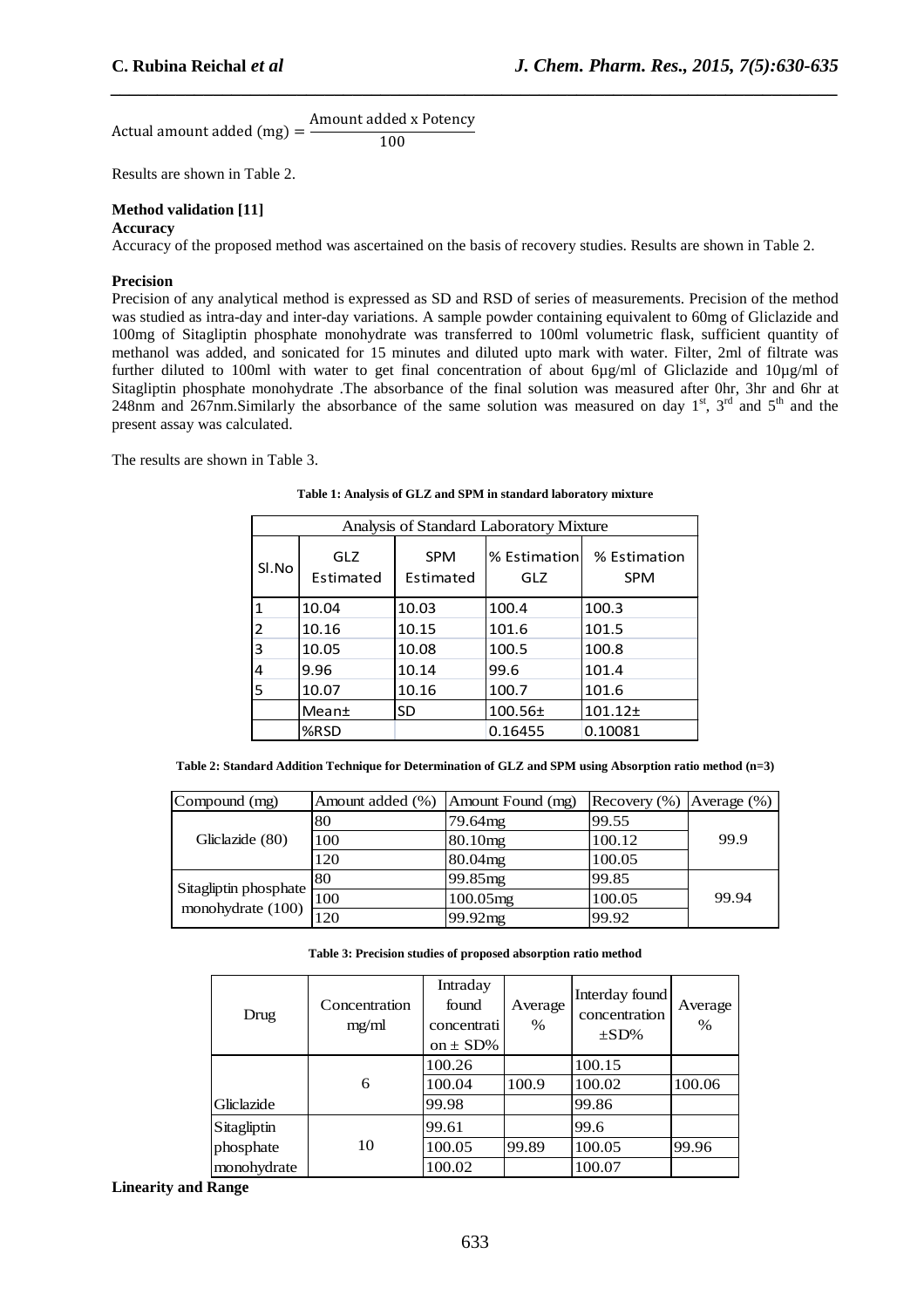A series of working standard solutions of GLZ and SPM were prepared in the concentration range from 5-25µg/ml and 20-100µg/ml.The absorbance of resulting solution was measured at 226nm and 267nm using solvent blank.The graphs were constructed as concentration versus absorbance and found to be linear as depicted in fig 4 and 5.

*\_\_\_\_\_\_\_\_\_\_\_\_\_\_\_\_\_\_\_\_\_\_\_\_\_\_\_\_\_\_\_\_\_\_\_\_\_\_\_\_\_\_\_\_\_\_\_\_\_\_\_\_\_\_\_\_\_\_\_\_\_\_\_\_\_\_\_\_\_\_\_\_\_\_\_\_\_\_*





#### **Ruggedness**

Ruggedness of the proposed method was determined by analyzing aliquots from homogeneous slot by two analyst using same operational and environmental conditions. The results are shown in Table 4.

|  |  | Table 4: Ruggedness study |  |
|--|--|---------------------------|--|
|--|--|---------------------------|--|

| Study by Analyst1         |              |             |  |  |  |
|---------------------------|--------------|-------------|--|--|--|
| Analyst 1                 | GLZ          | <b>SPM</b>  |  |  |  |
| $Mean$ (% Assay) $\pm$ SD | $100.07 \pm$ | 99.87 $\pm$ |  |  |  |
| $%$ RSD                   | 0.1632       | 0.0995      |  |  |  |

Study by Analyst 2